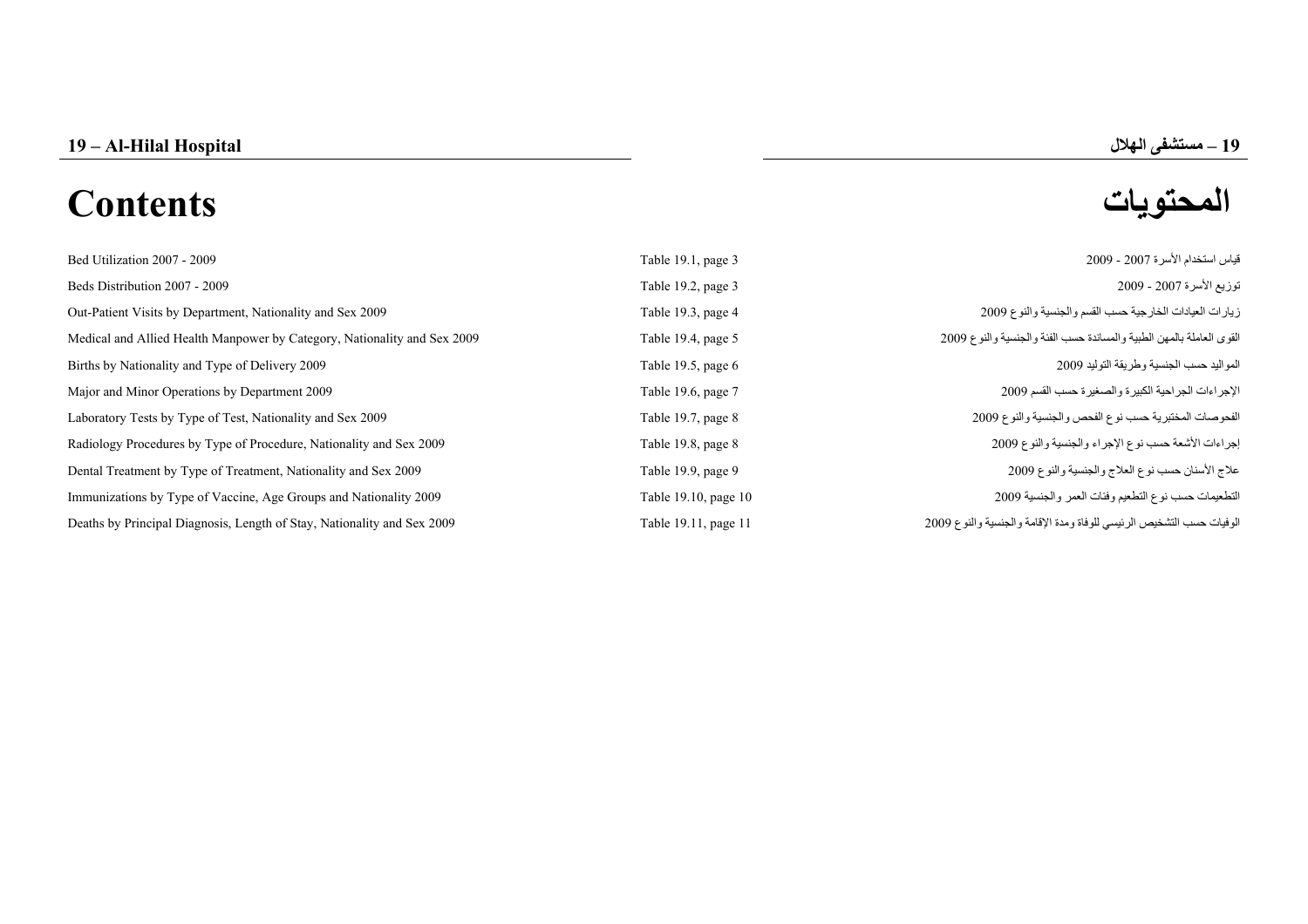# **قياس استخدام الأسرة 2007 - 2009 Bed Utilization 2007 - 2009جدول 19.1 Table**

<span id="page-1-0"></span>

| <b>Description</b>      | 2009   | 2008   | 2007   | البيان                  |
|-------------------------|--------|--------|--------|-------------------------|
| Total admissions        | 2,172  | 934    | 431    | إجمالي الدخول           |
| Total discharges        | 2,171  | 928    | 431    | إجمالي الخروج           |
| Number of beds          | 45     | 45     | 45     | عدد الأسرة              |
| Bed days available      | 16,425 | 16,470 | 16,425 | أيام الأسرة             |
| Patient days-overnight  | 6,202  | 1,771  | 820    | أيام المرضي             |
| Patients days < 1 day   | 400    | 1.324  | 752    | أيام المرضىي أقل من يوم |
| Total patients days     | 6,602  | 3,095  | 1,572  | جملة أيام المرضى        |
| Bed occupancy rate      | 40.2   | 18.8   | 9.6    | معدل أشغال السرير       |
| Turnover rate           | 48.2   | 20.6   | 9.6    | معدل دور ان السر بر     |
| Turnover interval       | 4.5    | 14.4   | 34.5   | فترة فراغ السرير        |
| Average daily admission | 6.0    | 2.6    | 1.2    | متوسط الدخول اليومي     |
| Average daily discharge | 5.9    | 2.5    | 1.2    | متوسط الخروج اليومى     |
| Average length of stay  | 3.0    | 3.3    | 3.6    | منوسط مدة الأقامة       |

#### **Beds Distribution 2007 - 2009جدول 19.2 Table توزيع الأسرة 2007 - 2009**

| <b>Service</b>                    | 2009 | 2008 | 2007 | الخدمة                                            |
|-----------------------------------|------|------|------|---------------------------------------------------|
| Day Case Unit                     |      |      |      |                                                   |
| Private Ward (VIP)                | 2    | 2    | 2    | وحدة الإقامة القصيرة<br>الجناح الخاص              |
| Intensive Care Unit               | 3    | 3    | 3    | ـ<br>وحدة العناية القصوي                          |
| Medical / Surgical                | 32   | 32   | 32   | الباطنية / الجراحة                                |
| Obstetrics / Gynecology           | 8    | 8    | 8    | أمراض النساء والولادة                             |
| <b>Total</b>                      | 45   | 45   | 45   | الجملة                                            |
| Neonatal / Special Care Baby Unit | 3    | 3    | 3    | الأجنة المبكر ة / و حدة العناية الخاصة بالمو اليد |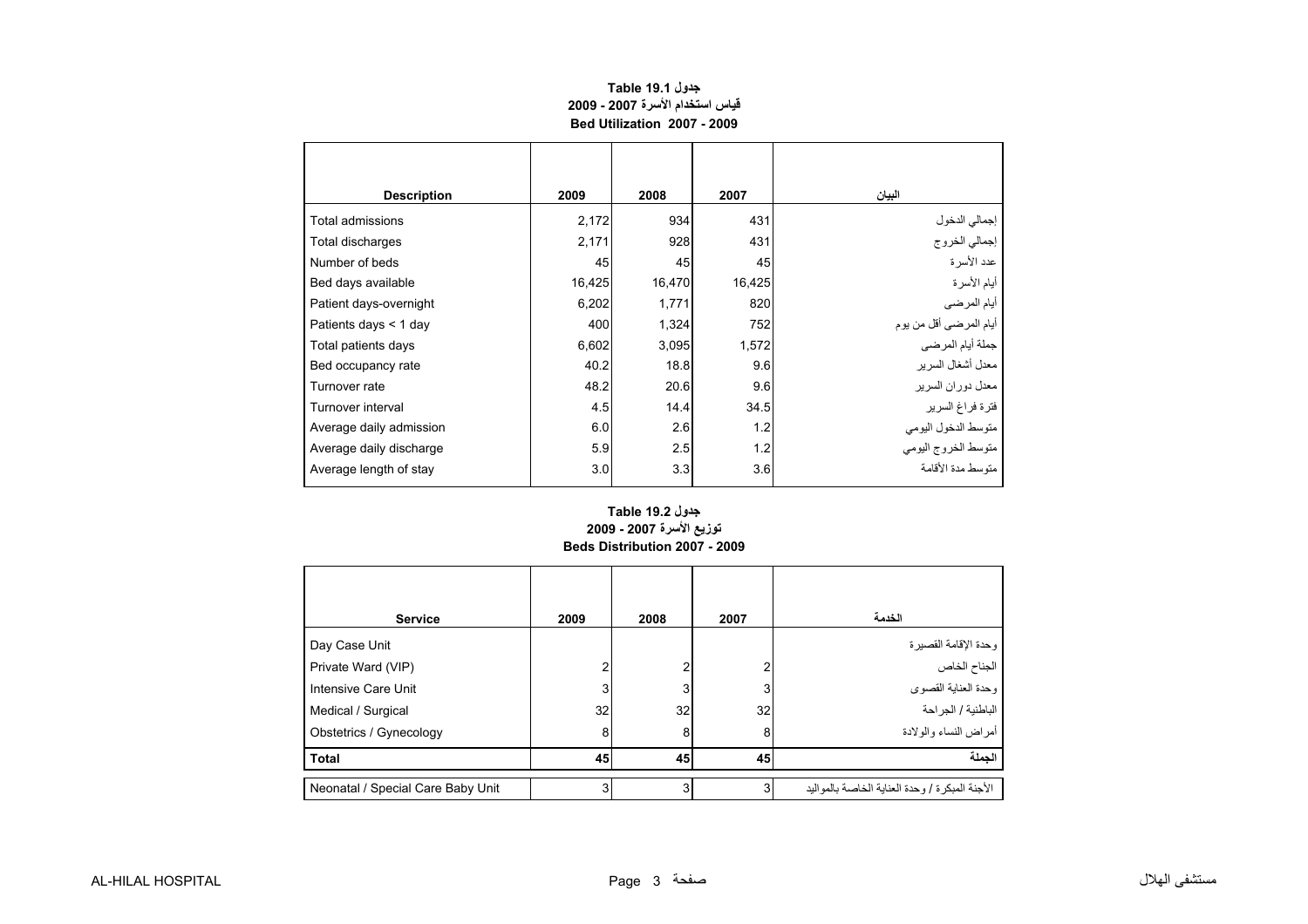<span id="page-2-0"></span>

|                             | الحملة<br>Total |        |           | Non-Bahraini |        | غیر بحرین <i>ی</i> | <b>Bahraini</b> |        | بحريني    |                       |
|-----------------------------|-----------------|--------|-----------|--------------|--------|--------------------|-----------------|--------|-----------|-----------------------|
|                             |                 |        |           |              |        |                    |                 |        |           |                       |
|                             | الجملة          | أنشى   | ذكر       | الجملة       | أننسى  | ذكر                | الجملة          | أنشى   | ذكر       |                       |
| <b>Department</b>           | Total           | Female | Male      | Total        | Female | Male               | Total           | Female | Male      | القسم                 |
| Accident & Emergency Clinic | 6,873           | 2,886  | 3,987     | 2,553        | 1,158  | 1,395              | 4,320           | 1,728  | 2,592     | عيادة الطوارئ         |
| <b>General Practice</b>     | 18,968          | 8,160  | 10,808    | 9,550        | 2,963  | 6,587              | 9,418           | 5,197  | 4,221     | الطب العام            |
| Dental                      | 7,750           | 3,991  | 3,759     | 2,662        | 1,188  | 1,474              | 5,088           | 2,803  | 2,285     | الأسنان               |
| Medical                     | 16,158          | 7,635  | 8,523     | 7,925        | 2,658  | 5,267              | 8,233           | 4,977  | 3,256     | الأمراض الباطنية      |
| Obstetrics & Gynecology     | 11,383          | 11,383 | <b>NA</b> | 6,769        | 6,769  | <b>NA</b>          | 4,614           | 4,614  | <b>NA</b> | أمراض النساء والولادة |
| Paediatrics                 | 11,804          | 5,484  | 6,320     | 6,864        | 3,277  | 3,587              | 4,940           | 2,207  | 2,733     | أمراض الأطفال         |
| Surgical                    | 10,281          | 2,938  | 7,343     | 6,633        | 1,425  | 5,208              | 3,648           | 1,513  | 2,135     | الجراحة               |
| Orthodentic                 | 6,534           | 3,437  | 3,097     | 2,645        | 1,066  | 1,579              | 3,889           | 2,371  | 1,518     | تقويم الأسنان         |
| Orthopedics                 | 14,595          | 5,280  | 9,315     | 7,888        | 1,904  | 5,984              | 6,707           | 3,376  | 3,331     | العظام والكسور        |
| Ear, Nose & Throat          | 12,169          | 7,215  | 4,954     | 5,766        | 3,990  | 1,776              | 6,403           | 3,225  | 3,178     | أنف وأذن وحنجرة       |
| Ophthalmology               | 2,658           | 785    | 1,873     | 1,508        | 355    | 1,153              | 1,150           | 430    | 720       | العيون                |
| <b>Total</b>                | 119,173         | 59,194 | 59,979    | 60,763       | 26,753 | 34,010             | 58,410          | 32,441 | 25,969    | الجملة                |

# **زيارات العيادات الخارجية حسب القسم والجنسية والنوع <sup>2009</sup> Out-Patient Visits by Department, Nationality and Sex 2009 جدول 19.3 Table**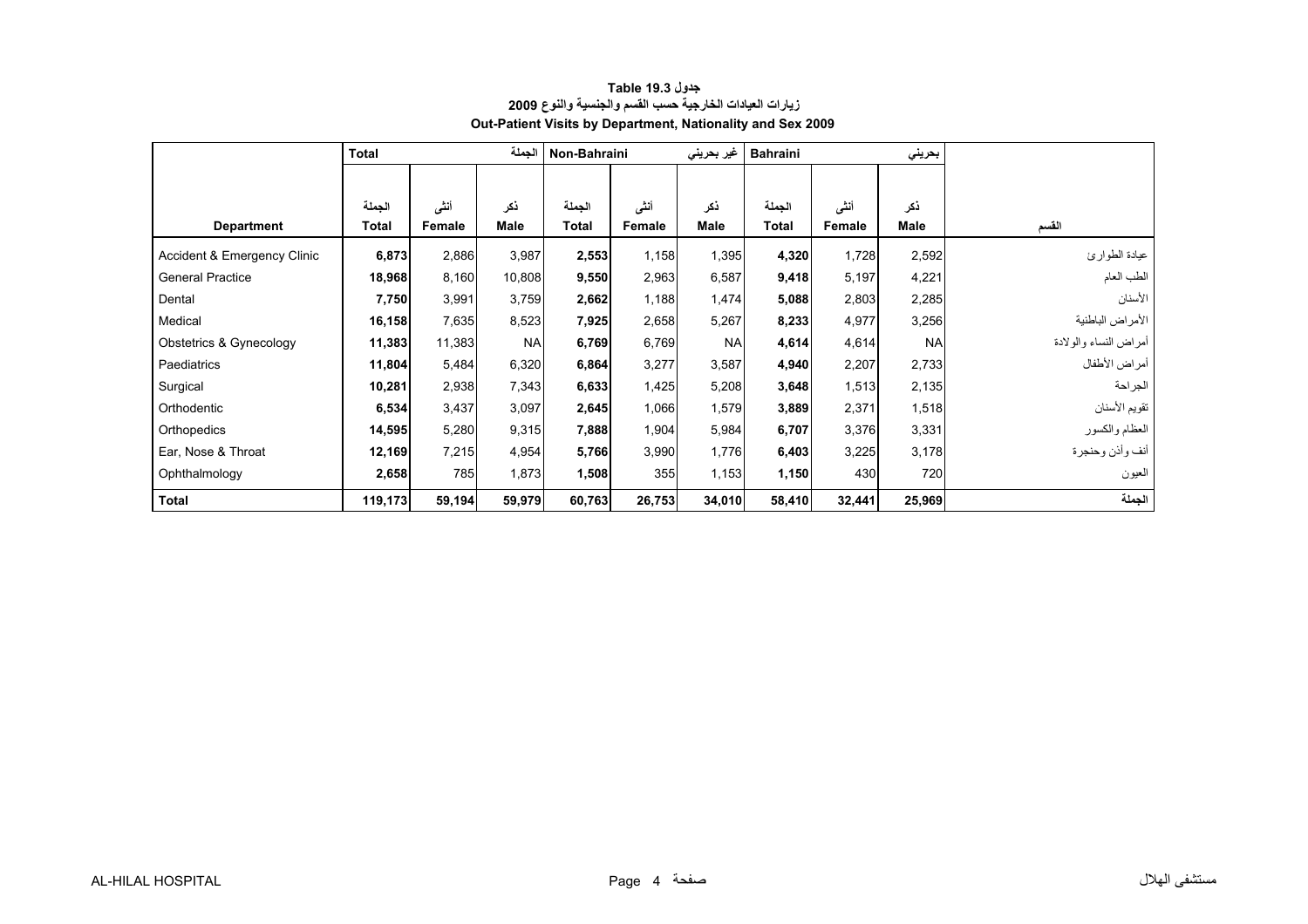<span id="page-3-0"></span>

|                                                         | Total                  | الجملة          |             |                        | Non-Bahraini   |             | Bahraini   غیر بحرینی  | بحريني         |             |                                                 |
|---------------------------------------------------------|------------------------|-----------------|-------------|------------------------|----------------|-------------|------------------------|----------------|-------------|-------------------------------------------------|
| Category                                                | الجملة<br><b>Total</b> | أنشى<br>Female  | ذكر<br>Male | الجملة<br><b>Total</b> | أنشى<br>Female | ذكر<br>Male | الجملة<br><b>Total</b> | أننى<br>Female | ذكر<br>Male | الفنة                                           |
| Physicians                                              | 33                     | 8               | 25          | 31                     | 8              | 23          |                        |                | ົ           | الأطباء                                         |
| Dentists                                                |                        |                 |             |                        |                |             |                        |                |             | أطباء الأسنان                                   |
| Pharmacists & Technicians                               |                        |                 |             | 3                      |                |             |                        |                |             | الصيادلة وفنيو صيدلة                            |
| Nurses*                                                 | 33                     | 32 <sub>l</sub> |             | 32 <sub>1</sub>        | 31             |             |                        |                |             | الممرضات *                                      |
| Laboratory Technologists & Technicians                  |                        |                 |             |                        |                |             |                        |                |             | مطلو وفنيو مختبر                                |
| Radiographers & Technicians                             |                        |                 |             | $\mathbf{2}$           |                |             |                        |                |             | مصورو وفنيو أشعة<br>فنيو علاج طبيعي وتأهيل مهني |
| Physiotherapists, Occupational Therapists & Technicians |                        | $\overline{2}$  |             | $\overline{2}$         |                |             |                        |                |             |                                                 |

#### **القوى العاملة بالمهن الطبية والمساندة حسب الفئة <sup>و</sup> الجنسية <sup>و</sup> النوع <sup>2009</sup> Medical and Allied Health Manpower by Category, Nationality and Sex 2009 جدول 19.4 Table**

\* Nurses excluding practical nurses and other grades below staff nurse . . الأقل والفئات العمليين الممرضين يشمل لا العدد : الممرضات\*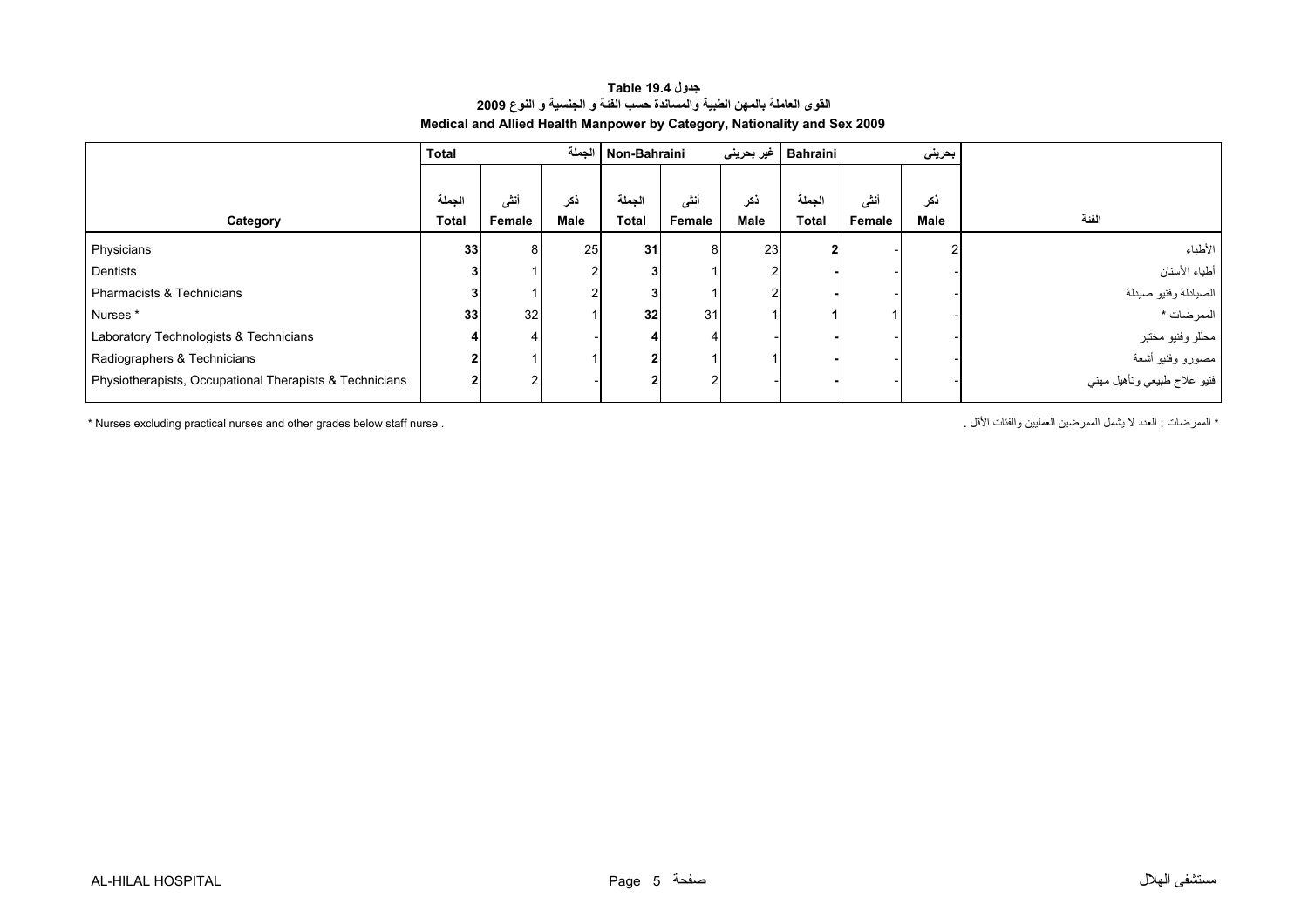# **المواليد حسب الجنسية وطريقة التوليد <sup>2009</sup> Births by Nationality and Type of Delivery 2009 جدول 19.5 Table**

<span id="page-4-0"></span>

|                           |               |               |                   | <b>Live Births</b>   |               |                      |               |                                      |
|---------------------------|---------------|---------------|-------------------|----------------------|---------------|----------------------|---------------|--------------------------------------|
| <b>Births</b>             | جملة          | المواليد      | جملة المواليد     | Premature            | الخدج         | <b>Full Term</b>     | مكتمل         | المواليد                             |
|                           | المواليد      | الموتى        | الأحياء           | مشوه                 | سليم          | مشوه                 | سليم          |                                      |
| Nationality / type        | <b>Total</b>  | <b>Still</b>  | <b>Total Live</b> | Congenital           | <b>Normal</b> | Congenital           | <b>Normal</b> | الجنسية / طريقة التوليد              |
| of delivery               | <b>Births</b> | <b>Births</b> | <b>Births</b>     | <b>Abnormalities</b> |               | <b>Abnormalities</b> |               |                                      |
| <b>Bahraini</b>           |               |               |                   |                      |               |                      |               | بحريني                               |
| Normal Delivery           |               |               |                   |                      |               |                      |               | ولادة طبيعية                         |
| Vertex                    | 4             |               |                   |                      |               |                      |               | ر أسي -                              |
| <b>Breech</b>             |               |               |                   |                      |               |                      |               | مقعدة ا-                             |
| <b>Assisted Delivery</b>  |               |               |                   |                      |               |                      |               | ولادة بالمساعدة                      |
| Vacuum                    |               |               |                   |                      |               |                      |               | شفط –                                |
| Forceps                   |               |               |                   |                      |               |                      |               | جفت ا -                              |
| Caesarian section         | 6             |               | 6                 |                      |               |                      |               | قيصرية -                             |
| <b>Total Bahraini</b>     | 10            |               | 10                |                      |               |                      | 10            | ا <mark>لج</mark> ملة بحرين <i>ي</i> |
| Non-Bahraini              |               |               |                   |                      |               |                      |               | غير بحرين <i>ي</i>                   |
| Normal Delivery           |               |               |                   |                      |               |                      |               | ولادة طبيعية                         |
| Vertex                    | 8             |               | 8                 |                      |               |                      |               | ر أسى  -                             |
| <b>Breech</b>             |               |               |                   |                      |               |                      |               | مقعدة ا-                             |
| <b>Assisted Delivery</b>  |               |               |                   |                      |               |                      |               | ولادة بالمساعدة                      |
| Vacuum                    |               |               |                   |                      |               |                      |               | شفط –                                |
| Forceps                   |               |               |                   |                      |               |                      |               | جفت                                  |
| Caesarian section         | 10            |               | 10                |                      |               |                      |               | قيصرية -                             |
| <b>Total Non-Bahraini</b> | 18            |               | 18                |                      |               |                      | 18            | الجملة غير بحريني                    |
| <b>Grand Total</b>        | 28            |               | 28                |                      |               |                      | 28            | الجملة الكلية                        |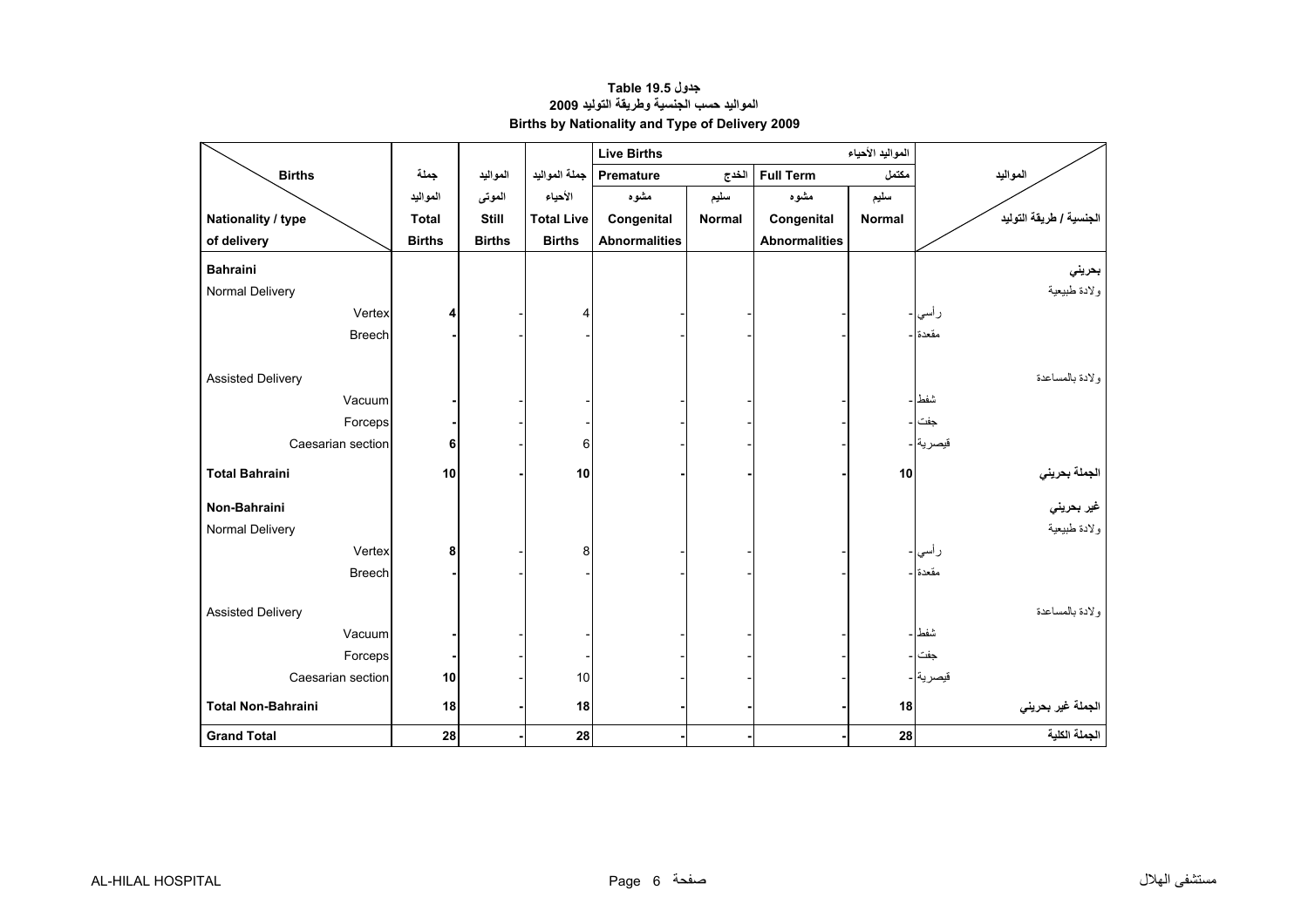<span id="page-5-0"></span>

|                        | <b>Procedure Type</b> |                       | نوع الإجراء    |                 |  |  |
|------------------------|-----------------------|-----------------------|----------------|-----------------|--|--|
| <b>Department</b>      | الجملة<br>Total       | صغيرة<br><b>Minor</b> | كبيرة<br>Major | القسم           |  |  |
| <b>General Surgery</b> | 313                   | 115                   | 198            | الجراحة العامة  |  |  |
| Orthopedics & Fracture | 110                   | 67                    | 43             | العظام          |  |  |
| Ear, Nose & Throat     | 207                   | 55                    | 152            | أنف وأذن وحنجرة |  |  |
| <b>Obstetrics</b>      | 166                   |                       | 166            | الو لادة        |  |  |
| Dental                 | 8                     |                       | 8              | الأسنان         |  |  |
| Endoscopies            | 121                   | 121                   |                | المناظير        |  |  |
| Urology                | 342                   | 204                   | 138            | المسالك البولبة |  |  |
| <b>Total</b>           | 1,267                 | 562                   | 705            | الحملة          |  |  |

### **الإجراءات الجراحية الكبيرة <sup>و</sup> الصغيرة حسب القسم <sup>2009</sup> Major and Minor Operations by Department 2009 جدول 19.6 Table**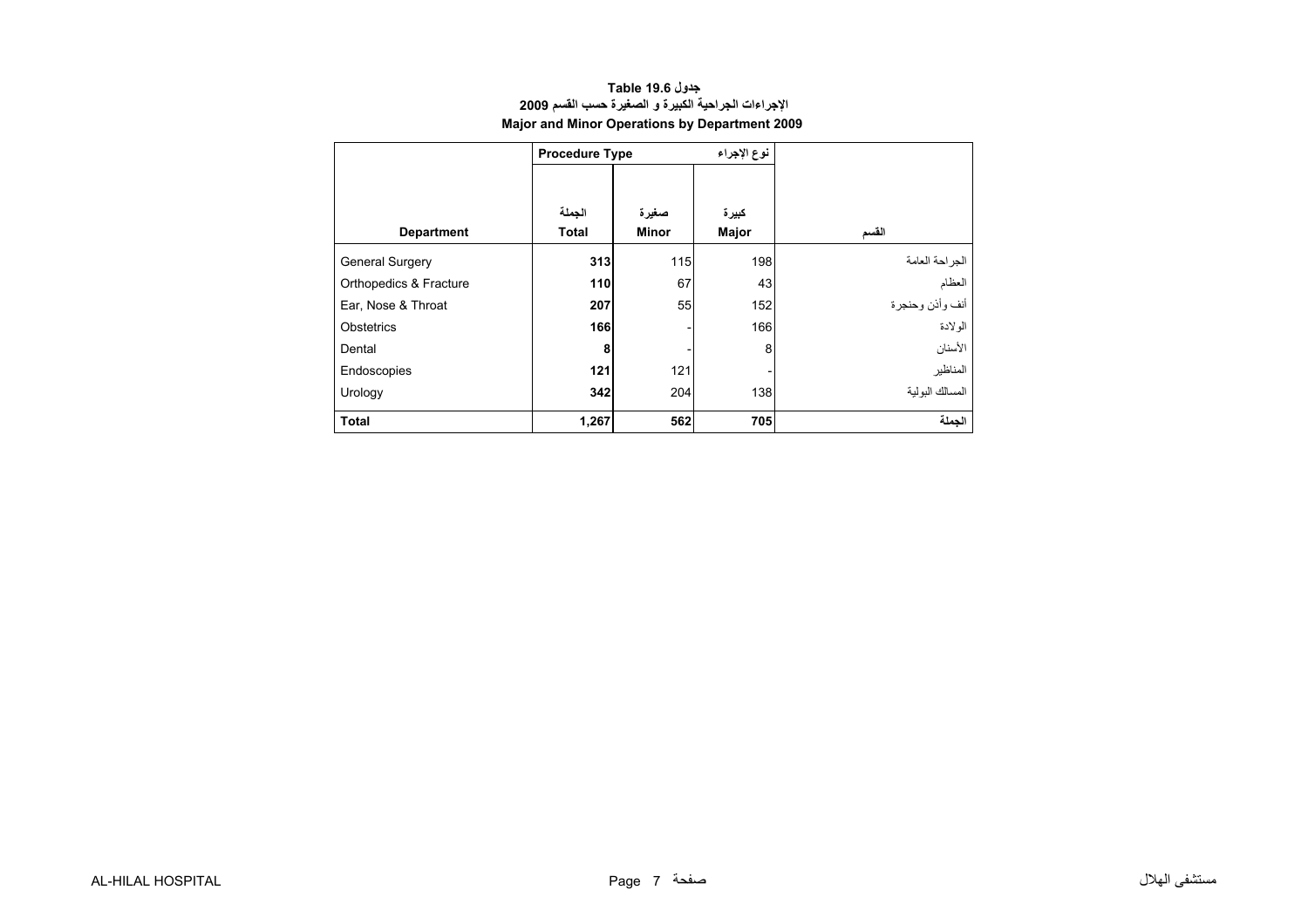<span id="page-6-0"></span>

|                                         | <b>Total</b>    | الجملة |        |              | Non-Bahraini |        | Bahraini  غیر بحرینی |        | بحرينى |                                         |
|-----------------------------------------|-----------------|--------|--------|--------------|--------------|--------|----------------------|--------|--------|-----------------------------------------|
|                                         |                 |        |        |              |              |        |                      |        |        |                                         |
|                                         | الجملة          | أننى   | ڏکر    | الجملة       | أنشى         | ذكر    | الجملة               | أنشى   | نكر    |                                         |
| <b>Type of Test</b>                     | Total           | Female | Male   | <b>Total</b> | Female       | Male   | Total                | Female | Male   | نوع الفحص                               |
| Clinical chemistry of blood             | 49,625          | 23,730 | 25,895 | 25,441       | 11,562       | 13,879 | 24.184               | 12,168 | 12,016 | فحص الدم الكيميائي                      |
| Clinical chemistry of other body fluids | 373             | 191    | 182    | 155          | 69           | 86     | 218                  | 122    | 96     | الفحوصات الكيميائية لسوائل الجسم الأخرى |
| Endocrine function tests & enzymes      | 3,716           | 2,185  | 1,531  | 1,727        | 889          | 838    | 1,989                | 1,296  | 693    | فحو صات الغدد الصماء و الأنز بمات       |
| Serology & immunology                   | 5,271           | 2,575  | 2,696  | 2,631        | 1,209        | 1,422  | 2,640                | 1,366  | 1,274  | فحو صبات الأمصيال                       |
| Mycology & parasitology                 | 650             | 294    | 356    | 329          | 126          | 203    | 321                  | 168    | 153    | فحو صات الطفيليات                       |
| Haematology                             | 21,501          | 10,134 | 11,367 | 10,683       | 4,878        | 5,805  | 10,818               | 5,256  | 5,562  | تحاليل الدم                             |
| General pathology                       | 9,720           | 4,608  | 5,112  | 4,909        | 2,265        | 2,644  | 4,811                | 2,343  | 2,468  | فحو صبات الأنسجة المجهر ية              |
| Other laboratories tests                | 35 <sub>l</sub> | 15     | 20     | 21           | 9            | 12     | 14                   | 6      | 8      | فحوصات أخرى                             |
| <b>Total</b>                            | 90,891          | 43,732 | 47,159 | 45,896       | 21,007       | 24,889 | 44,995               | 22,725 | 22,270 | الحملة                                  |

### **الفحوصات المختبرية حسب نوع الفحص والجنسية والنوع <sup>2009</sup> Laboratory Tests by Type of Test, Nationality and Sex 2009 جدول 19.7 Table**

### **Radiology Procedures by Type of Procedure, Nationality and Sex 2009 جدول 19.8 Table إجراءات الأشعة حسب نوع الإجراء والجنسية والنوع <sup>2009</sup>**

|                                 | الحملة<br><b>Total</b> |                 |             | Non-Bahraini |                 | غیر بحرین <i>ی</i> | <b>Bahraini</b><br>بحريني |        |       |               |
|---------------------------------|------------------------|-----------------|-------------|--------------|-----------------|--------------------|---------------------------|--------|-------|---------------|
|                                 |                        |                 |             |              |                 |                    |                           |        |       |               |
|                                 | الحملة                 | أنشى            | نكر         | الحملة       | أنشى            | نكر                | الحملة                    | أنشى   | نکر   |               |
| <b>Type of Procedure</b>        | Total                  | Female          | <b>Male</b> | Total        | Female          | Male               | Total                     | Female | Male  | نوع الإجراء   |
| Plain & general radiography     | 10,069                 | 4,040           | 6,029       | 1,807        | 435             | .372               | 8,262                     | 3,605  | 4,657 | تصوير عادي    |
| Radiography with contrast media | 118                    | 32 <sub>l</sub> | 86          | 47           | 13 <sub>1</sub> | 34                 | 71                        | 19     | 52    | تصوير بالصبغة |
| Total                           | 10,187                 | 4,072           | 6,115       | 1,854        | 448             | 1,406              | 8,333                     | 3,624  | 4.709 | الجملة        |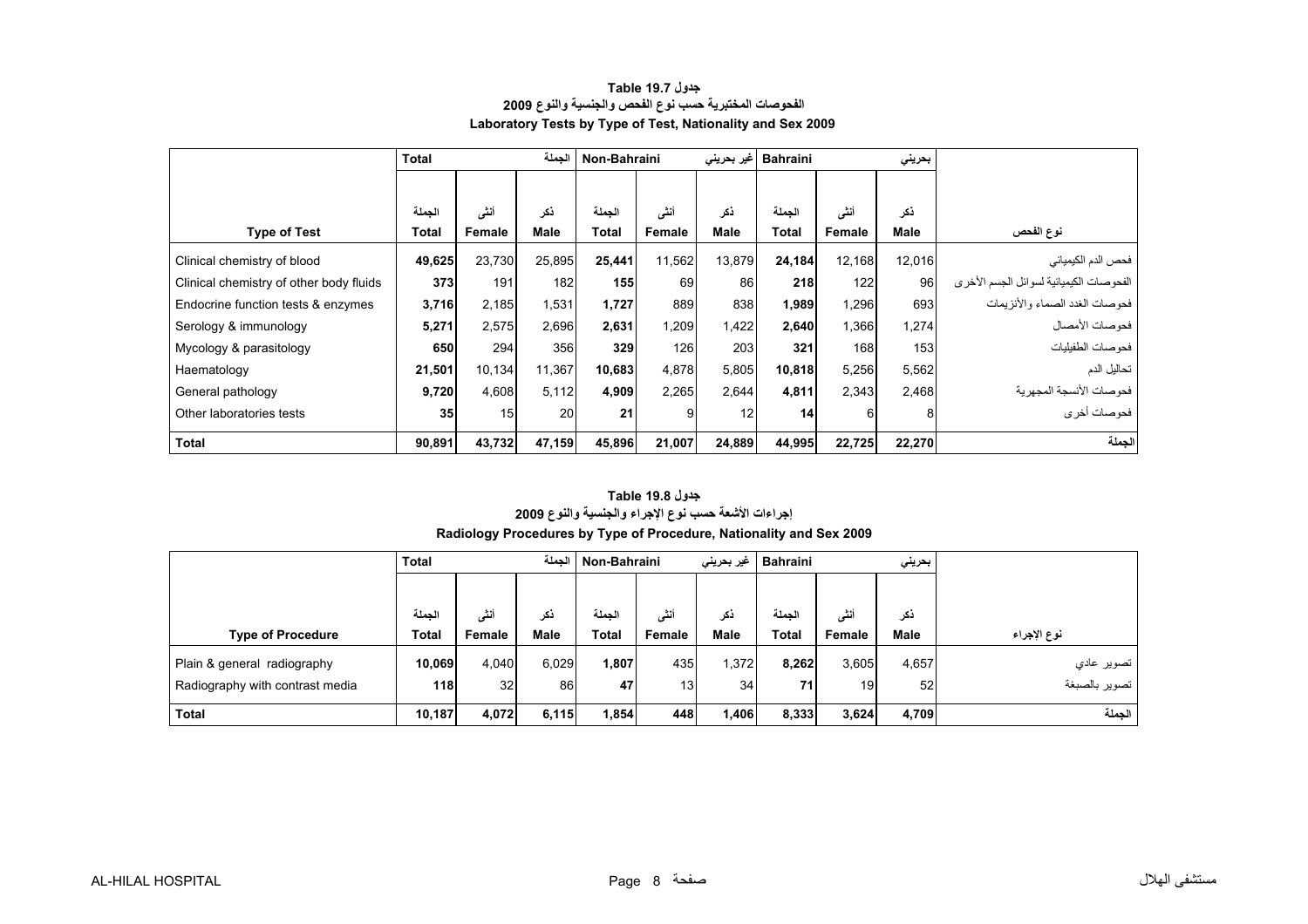<span id="page-7-0"></span>

|                          | <b>Total</b>    |                |             | Non-Bahraini الجملة    |                 | Bahraini   غیر بحرینی |                        |                | بحريني      |                |
|--------------------------|-----------------|----------------|-------------|------------------------|-----------------|-----------------------|------------------------|----------------|-------------|----------------|
| <b>Type of Treatment</b> | الجملة<br>Total | أنشى<br>Female | ذكر<br>Male | الجملة<br><b>Total</b> | أننسى<br>Female | ذكر<br>Male           | الجملة<br><b>Total</b> | أنشى<br>Female | ذكر<br>Male | نوع العلاج     |
| General treatment        | 3,708           | 1,970          | 1,738       | 1,013                  | 379             | 634                   | 2,695                  | 1,591          | 1,104       | العلاج العام   |
| <b>Gum treatment</b>     | 628             | 257            | 371         | 133                    | 48              | 85                    | 495                    | 209            | 286         | علاج اللثة     |
| Nerve                    | 1,146           | 526            | 620         | 212                    | 97              | 115                   | 934                    | 429            | 505         | علاج الأعصاب   |
| Surgical treatment       | 176             | 79             | 97          | 63                     | 28              | 35                    | 113                    | 51             | 62          | العلاج الجراحي |
| Filling                  | 1,696           | 790            | 906         | 421                    | 186             | 235                   | 1,275                  | 604            | 671         | الحشو          |
| Extraction               | 1,290           | 514            | 776         | 495                    | 168             | 327                   | 795                    | 346            | 449         | الخلع          |
| Denture                  | 654             | 297            | 357         | 171                    | 73              | 98                    | 483                    | 224            | 259         | التركيب        |
| <b>Orthodontics</b>      | 3,364           | 2,400          | 964         | 701                    | 449             | 252                   | 2,663                  | 1,951          | 712         | تقويم الأسنان  |
| <b>Total</b>             | 12,662          | 6,833          | 5,829       | 3,209                  | 1,428           | 1,781                 | 9,453                  | 5,405          | 4,048       | الجملة         |

# **علاج الأسنان حسب نوع العلاج والجنسية والنوع <sup>2009</sup> Dental Treatment by Type of Treatment, Nationality and Sex 2009 جدول 19.9 Table**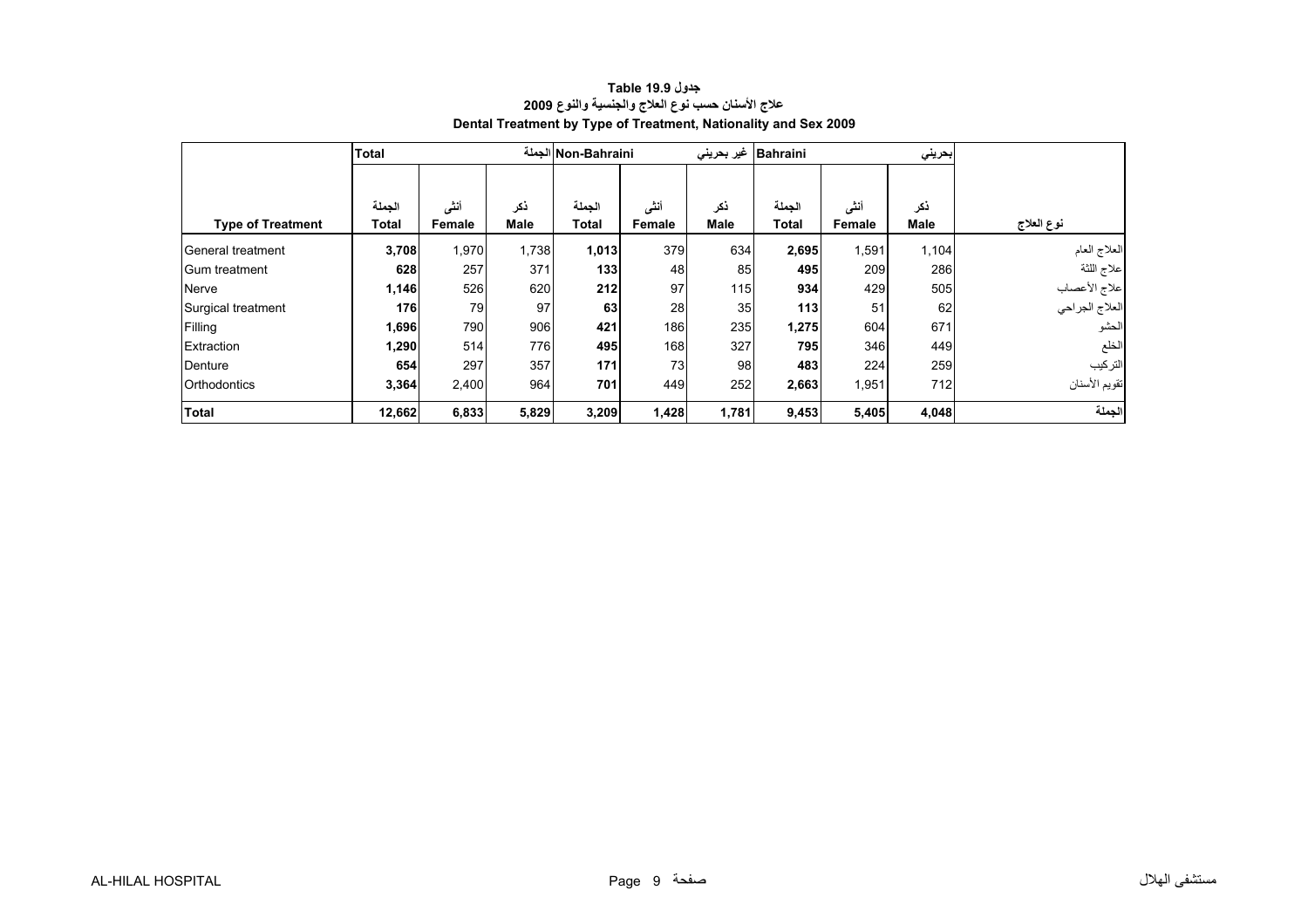<span id="page-8-0"></span>

|              | الجملة          |                 |              | من سنتين الى خمس سنوات |                 |              | من سنة الى سنتين |                   |              | أقل من سنة      |                 |                            |                                      |
|--------------|-----------------|-----------------|--------------|------------------------|-----------------|--------------|------------------|-------------------|--------------|-----------------|-----------------|----------------------------|--------------------------------------|
|              | <b>Total</b>    |                 |              | $2 - 5$ years          |                 |              | $1 - 2$ years    |                   |              | Below 1 year    |                 |                            |                                      |
|              |                 |                 |              |                        |                 |              |                  |                   |              |                 |                 |                            |                                      |
| الجملة       | غير بحريني      | بحريني          | الجملة       | غير بحريني             | بحريني          | الجملة       | غير بحريني       | بحريني            | الجملة       | غير بحريني      | بحريني          |                            | نوع التطعيم                          |
|              | Non-            |                 |              | Non-                   |                 |              | Non-             |                   |              | Non-            |                 |                            | Type of vaccine                      |
| <b>Total</b> | <b>Bahraini</b> | <b>Bahraini</b> | <b>Total</b> | <b>Bahraini</b>        | <b>Bahraini</b> | <b>Total</b> |                  | Bahraini Bahraini | <b>Total</b> | <b>Bahraini</b> | <b>Bahraini</b> |                            |                                      |
|              |                 |                 |              |                        |                 |              |                  |                   |              |                 |                 |                            |                                      |
|              |                 |                 |              |                        |                 |              |                  |                   |              |                 |                 | <b>Hepatitis B/DPT/HIB</b> | التهاب الكبد الوبائي (ب) /           |
|              |                 |                 |              |                        |                 |              |                  |                   |              |                 |                 |                            | التطعيم الثلاثي/هيموفلز انفلونزا (ب) |
| 7            | $\overline{7}$  |                 |              |                        |                 |              |                  |                   |              | 7               |                 | Dose 1                     | جرعة أولىي                           |
| 14           | 14              |                 |              |                        |                 |              |                  |                   | 14           | 14              |                 | Dose 2                     | جرعة ثانية                           |
| 16           | 16              |                 |              |                        |                 |              |                  |                   | 16           | 16              |                 | Dose 3                     | جرعة ثالثة                           |
| 59           | 56              | $\overline{3}$  |              |                        |                 | 42           | 39               | 3                 | 17           | 17              |                 | Booster 1 dose             | جرعة منشطة أولى                      |
| 19           | 16              | 3               | 19           | 16                     | $\overline{3}$  |              |                  |                   |              |                 |                 | Booster 2 dose             | جرعة منشطة ثانية                     |
|              |                 |                 |              |                        |                 |              |                  |                   |              |                 |                 | Poliomyelitis              | شلل الأطفال                          |
|              |                 |                 |              |                        |                 |              |                  |                   |              |                 |                 | Dose 1                     | جرعة أولىي                           |
|              | 4               |                 |              |                        |                 |              |                  |                   |              |                 |                 | Dose 2                     | جرعة ثانية                           |
|              | $\overline{4}$  |                 |              |                        |                 |              |                  |                   |              |                 |                 | Dose 3                     | جرعة ثالثة                           |
| 26           | 26              |                 |              |                        |                 | 26           | 26               |                   |              |                 |                 | Booster 1 dose             | جرعة منشطة أوليي                     |
| 19           | 15              | 4               | 19           | 15                     |                 |              |                  |                   |              |                 |                 | Booster 2 dose             | جرعة منشطة ثانية                     |
|              |                 |                 |              |                        |                 |              |                  |                   |              |                 |                 | Mumps, Measles, Rubella    | الحصبة والحصبة الألمانية وأبو كعب    |
|              |                 |                 |              |                        |                 |              |                  |                   |              |                 |                 |                            |                                      |
| 35           | 35              |                 |              |                        |                 | 35           | 35               |                   |              |                 |                 | Dose 1                     | جرعة أولىي                           |
| 21           | 17              | 4               | 21           | 17                     |                 |              |                  |                   | <b>NA</b>    | <b>NA</b>       | <b>NA</b>       | Dose 2                     | جرعة ثانية                           |

# **التطعيمات حسب نوع التطعيم وفئات العمر والجنسية <sup>2009</sup> Immunization by Type of Vaccine, Age Groups and Nationality 2009 جدول 19.10 Table**